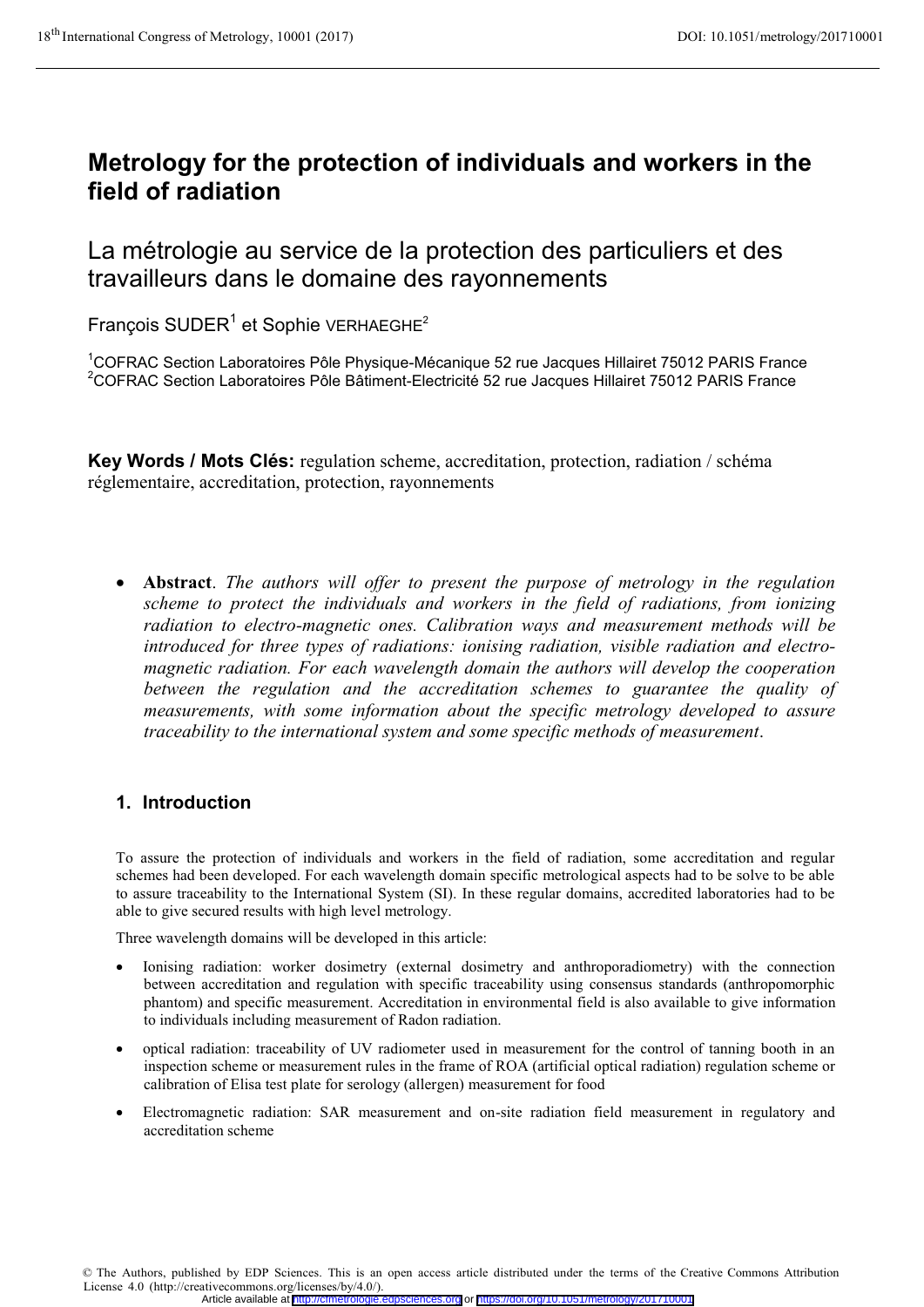# **2. Ionising radiations**

### 2.1 Regular scheme

To begin, in the field of ionising radiation, a regular scheme with an agreement treated by the French Nuclear Safety Authority (ASN) linked with an accreditation is presented. The approach allows an efficient following of the protection of workers. Sub-domains in this regular field are: external dosimetry (passive dosimetry), anthroporadiometry and radiotoxicology.

Radiotoxicology field is linked with Biomedical laboratories, accredited with the standard NF EN ISO 15189 and will not be developed in this article.

To follow the exposition of workers to the ionising radiation, the regular scheme asks for an accreditation. Measurement was done by accredited laboratories. An agreement was given by the ASN to give a legal value to these measurements. As usual in an accreditation scheme, periodical evaluation was done by the accreditation body following the standard NF EN ISO/CEI 17025. Regular aspects were checked by some ASN inspections. This combination of coupled evaluations is able to validate good measurements with correct accuracy and adapted metrology.

Worker dosimetry is done through personal equivalent dose measurements. These measurements need the use of anthropomorphic phantoms. So for anthroporadiometry measurement, anthropomorphic phantom are use for traceability to SI. These phantoms are well defined in some international publication. These phantoms are also used for interlaboratory comparisons, organised in the regular field or even in voluntary field to give guaranties in measurement results. Local phantoms can also be used. The results of measurements done with these phantoms are examined during periodical evaluation linked with interlaboratory comparisons done with some consensual phantoms.

On another hand, some parameters had been defined as non critical measurement and it allows laboratories to avoid a traceability scheme in compliance with accreditation rules. For example the temperature of the measurement room for anthroporadiometry had be considered as a non critical environmental parameter taking into account data from manufacturer of the sensor elements and the energy peak due to the radiation from the potassium  $^{40}$ K from bones. The energy of this peak is well known and any effect of temperature or sensor drift can easily be detected.

These specifics points in traceability scheme of measurement allow sufficient accuracy to have pertinent data for the following of the survey of the exposition of workers to ionising radiation.

## 2.2 environmental scheme

Some accreditations cover also measurement in environmental radionuclide research scheme in liquid, solid and gaseous matrix. A great number of laboratories accredited for these measurements cover the surface of our country.

These environmental measurements allow the following of the radiation and contamination applied on French individuals.

Some laboratories asked also to be accredited in Radon radiation measurements used in some geographic well defined places in France.

## **3. Optical radiations**

In the field of optical radiations, some specific domains will be shortly developed with accreditations in regular schemes.

#### 3.1 Tanning booth

To protect individuals, a regular scheme had been developed to check radiation issued from artificial ultra-violet radiation in tanning booth. Regulation well defined UV radiation limit in tanning booth. Accredited inspection organisms were mandated to perform these technical controls (initial and periodic). In the frame of these inspections, they need specific UV radiometer to perform measurements to check these tanning installations by artificial UV radiations using UV1 to UV3 apparatus. For these specific measurements, inspectors need specific instrument with a correct traceability to SI. Accredited laboratories had to develop specific calibration for these instruments in the complete wavelength range to be able to cover regular requirement for tanning booth control. Corresponding scope of accreditation for calibration of UV radiometer had to be extended.

Accredited calibration offer had to be improved to be able to answer to the requirement of the inspector in charge of the application of the control of the regulation.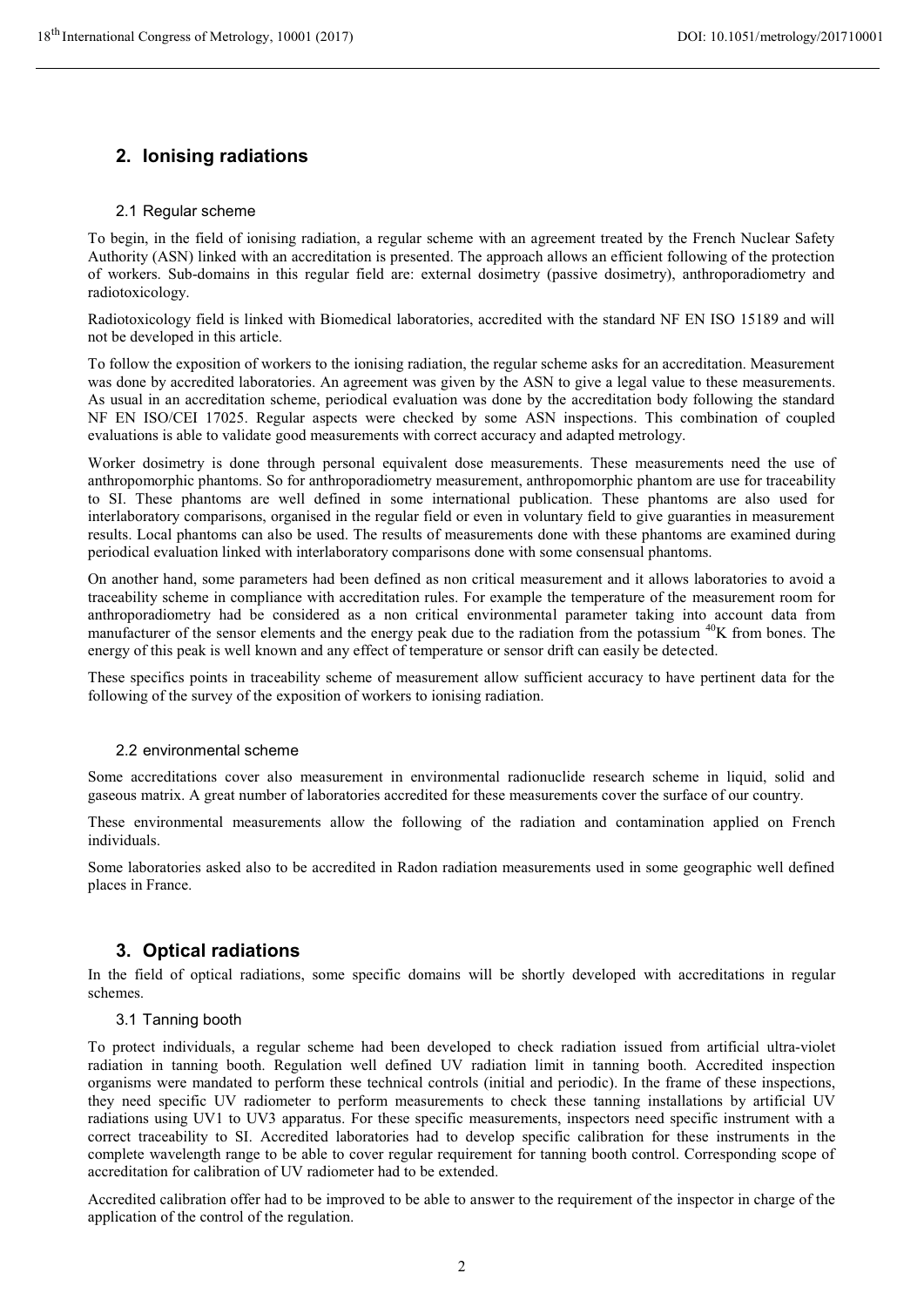Traceable measurements for the control of tanning installations improve the protection of individuals against artificial UV radiation.

## 3.2 Artificial optical radiation

Following the directive n° 2006/25/CE from European parliament, a new regulation scheme had been developed in France. This scheme asks for an accreditation for measurements in the field of artificial optical radiation (ROA). The requirements cover optical radiation from infrared radiation to ultra-violet including visible radiations. This double scheme (regulation and accreditation) is applicable for incoherent radiation and laser radiation.

The aim of this scheme is to have some accredited laboratories for measurement of level of exposition to ROA on working place.

Some metrological aspects have to be solved like the covering of the wavelength range (in one or more domains) and the equipment adapted for these measurements. Two types of instruments had been focused: radiometer and spetroradiometer. Equilibrium between the cost of the instruments and the number of measurement needed to cover all situations in the working place need a real reflexion taking into account metrological aspect including traceability to SI.

An exposition to UV radiation, infrared radiation or visible radiation could have different effect. But in all case, the evaluation of the risk for a worker shall have to be estimate and in some cases some measurement should be done in specific conditions representative of the work conditions. This evaluation of the risk and/or measurement must be compare with limits defined in regulation.

Specific metrology had to be taking into account depending of the choice of the instrument and methods of measurement linked with the regulation to protect workers against an exposition to ROA.

#### 3.3 food safety

Some laboratories are accredited for measurement for food safety to look for some allergen in food. These laboratories used optical measurements (ELISA). These instruments have to give results traceable to SI. Some specific standards have to be calibrated for transmission quantities. Calibration equipments and procedures in calibration accredited laboratories had to be adapted to be able to calibrate standard in geometry similar to those used in ELISA instruments.

The quality of these measurements and the linked metrology allow high accurate evaluation of the data to protect individuals about different allergen in food.

## **4. Electromagnetic field**

Nowadays, different accreditation programs exist, dealing with non-visible and non-ionising radiation in the electromagnetic spectrum. They are basically entitled to gather the following tests:

- electromagnetic emission and immunity
- telecommunications terminals equipments testing
- specific absorption rate (SAR) measurements
- electromagnetic fields measurement for human exposure
- on-site electromagnetic fields measurements
- radar fields measurement

All those types of electromagnetic tests are very useful for any consumer. Nonetheless, only one small part of those programs is written in a regular scheme: on-site electromagnetic fields measurements, close to transmitting stations.

Dealing with this program, accreditation has been made mandatory by the authority in charge of the regulation of the radiofrequencies in France, the ANFR (Frequencies National Agency). It means that anyone who wants to be publicly recognised to measure on-site radiofrequencies needs to be accredited as a testing laboratory by the Cofrac and, prior to this procedure, has to file a record with the ANFR.

The regulation is not only limited to mobile phone frequencies (GSM, UMTS, LTE), but also includes Wi-Fi wavelengths, Professional Mobile Radio (PMR) services or FM broadcasting. Furthermore, the last version of the